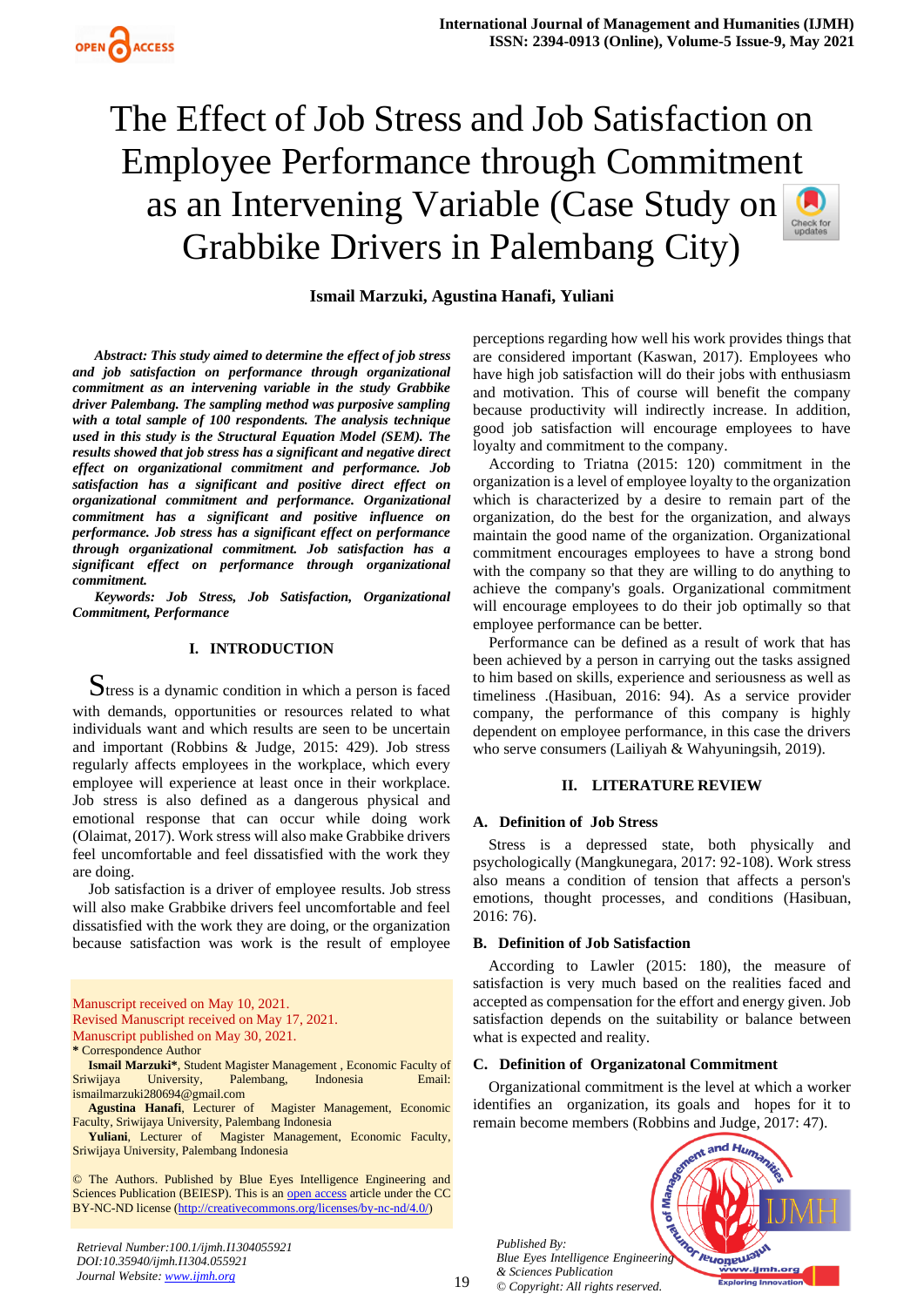## **D. Definition of Work Performance**

Mangkunegara (2017) says that performance or work performance is the result of work in quality and quantity achieved by an employee in carrying out his duties in accordance with the responsibilities assigned to him. According to Rahardjo et al. (2016), employee performance is the result of work or activities of an employee both in quality and quantity according to their responsibilities carried out within a certain period of time to increase the value of their company.

## **E. Conceptual Framework**



Figure 2.1 Conseptual Framework Data Sources : Develoved for research

Work stress is a condition in which drivers online motorcycle taxi Grabbike experience uncomfortable and happy conditions with the work they do. This condition will have an influence on the work commitment of the drivers themselves. Commitment will be a mediating variable between job stress and the performance of drivers Grab.

Satisfaction as an independent variable is also closely related to work commitment and will affect the performance of Grabbike drivers. The better their satisfaction with the company, the higher the work commitment of Grabbike drivers. Work commitment is also closely related to the performance of Grabbike drivers . This study serves as a mediating variable between satisfaction and performance Grabbike drivers of the Palembang city.

#### **F. Research hypothesis**

- H1: Job stress has a direct effect on employee performance
- H2: Job satisfaction has a direct effect on employee performance
- H3: Job stress has a direct effect on employee commitment
- H4: Job satisfaction has a direct effect on organizational commitmenthas a direct
- H5: Organizational commitment has a direct effect on employee performance
- H6: Job stress has an indirect effect on performance through commitment as an intervening variable
- H7: Job satisfaction has an indirect effect on performance through commitment as an intervening variable

# **III. RESEARCH METHODS**

#### **A. Research Sites**

This research was conducted in Palembang city as the research location. Besides Palembang is a big city, Palembang is also one of the operational areas for Grabbike drivers.

# **B. Population and Sample**

According to Sekaran (2013: 240) population refers to all groups of people, events or things that are interesting for research by researchers. Based on data collected from the official account of Facebook group "Sahabat Grabbike

*Retrieval Number:100.1/ijmh.I1304055921 DOI:10.35940/ijmh.I1304.055921 Journal Website[: www.ijmh.org](http://www.ijmh.org/)*

Palembang " the amount of population obtained is 2576 drivers. The sample according to Sekaran (2013: 241) is part of the population, the

determination of the number of samples is based on the opinion of Hair et.al (2006) which provides recommendations for the Structural Equation Model (SEM) at least 100-150 respondents. Bryne (2001) states that the acceptable sample size for estimating SEM is at least 100 respondents. Determination of the sample also uses the Slovin technique (Sugiyono, 2011: 87). Based on several opinions of experts and using the Slovin technique in determining the number of samples in this study, it was decided that the sample size was 100 respondents.

## **C. Types and Sources of Data**

The types of data processed in this study aredata primary. According to Sekaran (2013: 113)data primary refers to information obtained first-hand by researchers on variables of interest for specific research purposes.data Primary in this study were obtained through distributing questionnaires to respondents, namely Grabbike drivers. In addition, supporting data is also obtained through secondary data obtained through websites, media and books related to research.

## **D. Data collection methods Data**

Collection is carried out by giving questionnaires to respondents who are sampled. According to Sekaran (2013: 147) a questionnaire is to formulate a set of written questions for respondents to get answers.

## **E. Data Analysis Techniques**

Testing the research hypothesis was carried out using theapproach Structural Equation Model (SEM) using Partial Least Square (PLS). PLS is a component or variance based structural equation model (SEM ). According to Latan and Ghozali (2012) PLS is an alternative approach that shifts from abased SEM approach covariance -based to variant-. Covariance-based SEM generally tests causality / theory, while PLS is more of a predictive

#### **IV. RESULT AND DISCUSSION**

# **A. PT Grab Indonesia**

Grab was founded by Anthony Tan and Hooi Ling Tan who are Malaysian citizens, Grab is one of the most popular transportation services in the Southeast Asia region which now operates in several countries such as Malaysia, Indonesia, Vietnam, Thailand, Singapore and Philippines. Grab is here as an alternative driving route for drivers and passengers who prioritize speed, safety and certainty. Grab was present in Indonesia in June 2015 and was present in the city of Palembang in August 2017.

#### **B. Research Instruments Test Result**

#### **Validity Test**

Validity test were conducted to determine whether the indicators used reflect each of its constructs. The following is a table of validity test results :

*Published By:* Published By:<br>*Blue Eyes Intelligence Engineering & Sciences Publication © Copyright: All rights reserved.*

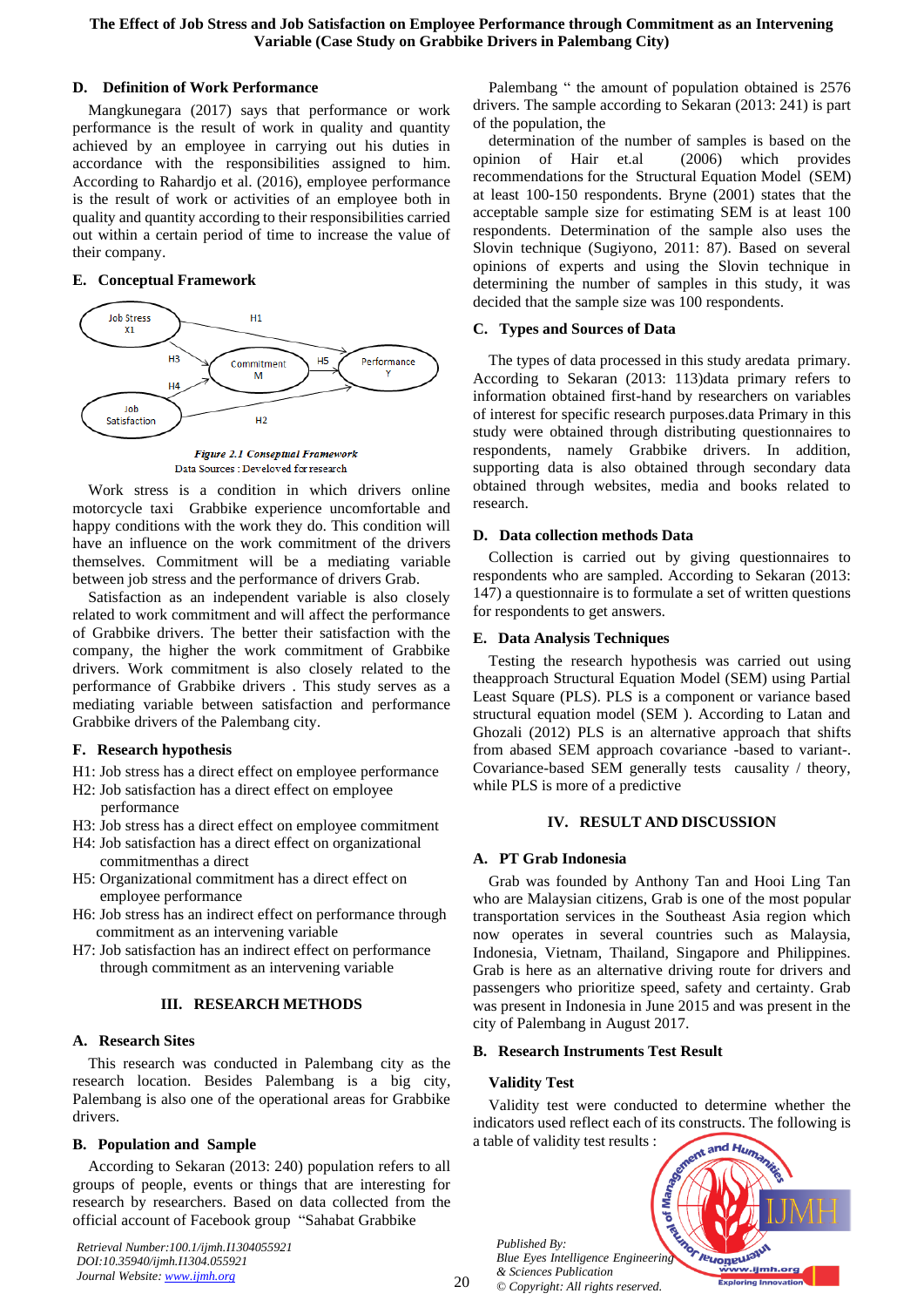

**Table I :Results of Validity Test**

| <b>Stress</b><br><b>Satisfaction</b><br><b>Commitment</b><br>BК<br>$-0.772$<br>0,871<br>$-0,818$<br>$-0,807$<br>TKl<br>$-0,806$<br>$-0.787$<br>$-0.781$<br>0,833<br>TK2<br>0.877<br>$-0,837$<br>$-0,829$<br>$-0,833$<br>UB<br>0.873<br>$-0.818$<br>$-0,813$<br>0.812<br><b>TAW</b><br>0.875<br>$-0, 801$<br>$-0,819$<br>$-0.813$<br><b>BBO1</b><br>0,888<br>$-0.850$<br>$-0,816$<br>$-0,833$<br><b>BBO2</b><br>0.891<br>$-0.819$<br>$-0.833$<br>$-0.815$<br>PS1<br>$-0.842$<br>0.878<br>0.827<br>0.839<br>PS <sub>2</sub><br>$-0.812$<br>0,882<br>0,814<br>0,837<br>0.790<br>SU<br>$-0,762$<br>0,817<br>0.805<br>OM<br>$-0.864$<br>0.872<br>0.834<br>0.836<br>ΚМ<br>$-0,793$<br>0.780<br>0,801<br>0,864<br>KF1<br>$-0.810$<br>0.889<br>0.841<br>0.819<br>0,711<br>KF2<br>$-0,778$<br>0,793<br>0,836<br>0,773<br>RKI<br>$-0,787$<br>0,823<br>0.809<br>0.775<br>RK <sub>2</sub><br>0.797<br>0.726<br>$-0.698$<br>0,775<br>КP<br>$-0,747$<br>0,758<br>0,825<br>KAl<br>0,863<br>$-0,829$<br>0,828<br>0.828<br>0,771<br><b>KA2</b><br>$-0,773$<br>0.829<br>0.807<br><b>KA3</b><br>$-0,820$<br>0,810<br>0,884<br>0,811<br>ΚN<br>0,826<br>$-0.846$<br>0.881<br>0,818<br>KВ<br>0.824<br>0,905<br>$-0.833$<br>0.806<br>0,785<br>KKl<br>0,813<br>0.815<br>$-0,809$<br>KK2<br>0,820<br>0,806<br>$-0,801$<br>0,836<br>$-0,726$<br>0,794<br>KK3<br>0.739<br>0,805<br>0.777<br>KUl<br>$-0.799$<br>0.815<br>0.855 | <b>Indicator</b> | Job      | Job   | Organizational | Performance |
|----------------------------------------------------------------------------------------------------------------------------------------------------------------------------------------------------------------------------------------------------------------------------------------------------------------------------------------------------------------------------------------------------------------------------------------------------------------------------------------------------------------------------------------------------------------------------------------------------------------------------------------------------------------------------------------------------------------------------------------------------------------------------------------------------------------------------------------------------------------------------------------------------------------------------------------------------------------------------------------------------------------------------------------------------------------------------------------------------------------------------------------------------------------------------------------------------------------------------------------------------------------------------------------------------------------------------------------------------------------------------------------------------|------------------|----------|-------|----------------|-------------|
|                                                                                                                                                                                                                                                                                                                                                                                                                                                                                                                                                                                                                                                                                                                                                                                                                                                                                                                                                                                                                                                                                                                                                                                                                                                                                                                                                                                                    |                  |          |       |                |             |
|                                                                                                                                                                                                                                                                                                                                                                                                                                                                                                                                                                                                                                                                                                                                                                                                                                                                                                                                                                                                                                                                                                                                                                                                                                                                                                                                                                                                    |                  |          |       |                |             |
|                                                                                                                                                                                                                                                                                                                                                                                                                                                                                                                                                                                                                                                                                                                                                                                                                                                                                                                                                                                                                                                                                                                                                                                                                                                                                                                                                                                                    |                  |          |       |                |             |
|                                                                                                                                                                                                                                                                                                                                                                                                                                                                                                                                                                                                                                                                                                                                                                                                                                                                                                                                                                                                                                                                                                                                                                                                                                                                                                                                                                                                    |                  |          |       |                |             |
|                                                                                                                                                                                                                                                                                                                                                                                                                                                                                                                                                                                                                                                                                                                                                                                                                                                                                                                                                                                                                                                                                                                                                                                                                                                                                                                                                                                                    |                  |          |       |                |             |
|                                                                                                                                                                                                                                                                                                                                                                                                                                                                                                                                                                                                                                                                                                                                                                                                                                                                                                                                                                                                                                                                                                                                                                                                                                                                                                                                                                                                    |                  |          |       |                |             |
|                                                                                                                                                                                                                                                                                                                                                                                                                                                                                                                                                                                                                                                                                                                                                                                                                                                                                                                                                                                                                                                                                                                                                                                                                                                                                                                                                                                                    |                  |          |       |                |             |
|                                                                                                                                                                                                                                                                                                                                                                                                                                                                                                                                                                                                                                                                                                                                                                                                                                                                                                                                                                                                                                                                                                                                                                                                                                                                                                                                                                                                    |                  |          |       |                |             |
|                                                                                                                                                                                                                                                                                                                                                                                                                                                                                                                                                                                                                                                                                                                                                                                                                                                                                                                                                                                                                                                                                                                                                                                                                                                                                                                                                                                                    |                  |          |       |                |             |
|                                                                                                                                                                                                                                                                                                                                                                                                                                                                                                                                                                                                                                                                                                                                                                                                                                                                                                                                                                                                                                                                                                                                                                                                                                                                                                                                                                                                    |                  |          |       |                |             |
|                                                                                                                                                                                                                                                                                                                                                                                                                                                                                                                                                                                                                                                                                                                                                                                                                                                                                                                                                                                                                                                                                                                                                                                                                                                                                                                                                                                                    |                  |          |       |                |             |
|                                                                                                                                                                                                                                                                                                                                                                                                                                                                                                                                                                                                                                                                                                                                                                                                                                                                                                                                                                                                                                                                                                                                                                                                                                                                                                                                                                                                    |                  |          |       |                |             |
|                                                                                                                                                                                                                                                                                                                                                                                                                                                                                                                                                                                                                                                                                                                                                                                                                                                                                                                                                                                                                                                                                                                                                                                                                                                                                                                                                                                                    |                  |          |       |                |             |
|                                                                                                                                                                                                                                                                                                                                                                                                                                                                                                                                                                                                                                                                                                                                                                                                                                                                                                                                                                                                                                                                                                                                                                                                                                                                                                                                                                                                    |                  |          |       |                |             |
|                                                                                                                                                                                                                                                                                                                                                                                                                                                                                                                                                                                                                                                                                                                                                                                                                                                                                                                                                                                                                                                                                                                                                                                                                                                                                                                                                                                                    |                  |          |       |                |             |
|                                                                                                                                                                                                                                                                                                                                                                                                                                                                                                                                                                                                                                                                                                                                                                                                                                                                                                                                                                                                                                                                                                                                                                                                                                                                                                                                                                                                    |                  |          |       |                |             |
|                                                                                                                                                                                                                                                                                                                                                                                                                                                                                                                                                                                                                                                                                                                                                                                                                                                                                                                                                                                                                                                                                                                                                                                                                                                                                                                                                                                                    |                  |          |       |                |             |
|                                                                                                                                                                                                                                                                                                                                                                                                                                                                                                                                                                                                                                                                                                                                                                                                                                                                                                                                                                                                                                                                                                                                                                                                                                                                                                                                                                                                    |                  |          |       |                |             |
|                                                                                                                                                                                                                                                                                                                                                                                                                                                                                                                                                                                                                                                                                                                                                                                                                                                                                                                                                                                                                                                                                                                                                                                                                                                                                                                                                                                                    |                  |          |       |                |             |
|                                                                                                                                                                                                                                                                                                                                                                                                                                                                                                                                                                                                                                                                                                                                                                                                                                                                                                                                                                                                                                                                                                                                                                                                                                                                                                                                                                                                    |                  |          |       |                |             |
|                                                                                                                                                                                                                                                                                                                                                                                                                                                                                                                                                                                                                                                                                                                                                                                                                                                                                                                                                                                                                                                                                                                                                                                                                                                                                                                                                                                                    |                  |          |       |                |             |
|                                                                                                                                                                                                                                                                                                                                                                                                                                                                                                                                                                                                                                                                                                                                                                                                                                                                                                                                                                                                                                                                                                                                                                                                                                                                                                                                                                                                    |                  |          |       |                |             |
|                                                                                                                                                                                                                                                                                                                                                                                                                                                                                                                                                                                                                                                                                                                                                                                                                                                                                                                                                                                                                                                                                                                                                                                                                                                                                                                                                                                                    |                  |          |       |                |             |
|                                                                                                                                                                                                                                                                                                                                                                                                                                                                                                                                                                                                                                                                                                                                                                                                                                                                                                                                                                                                                                                                                                                                                                                                                                                                                                                                                                                                    |                  |          |       |                |             |
|                                                                                                                                                                                                                                                                                                                                                                                                                                                                                                                                                                                                                                                                                                                                                                                                                                                                                                                                                                                                                                                                                                                                                                                                                                                                                                                                                                                                    |                  |          |       |                |             |
|                                                                                                                                                                                                                                                                                                                                                                                                                                                                                                                                                                                                                                                                                                                                                                                                                                                                                                                                                                                                                                                                                                                                                                                                                                                                                                                                                                                                    |                  |          |       |                |             |
|                                                                                                                                                                                                                                                                                                                                                                                                                                                                                                                                                                                                                                                                                                                                                                                                                                                                                                                                                                                                                                                                                                                                                                                                                                                                                                                                                                                                    |                  |          |       |                |             |
|                                                                                                                                                                                                                                                                                                                                                                                                                                                                                                                                                                                                                                                                                                                                                                                                                                                                                                                                                                                                                                                                                                                                                                                                                                                                                                                                                                                                    | KU2              | $-0,815$ | 0,809 | 0,799          | 0,832       |
| 0,837<br><b>KD1</b><br>$-0.816$<br>0.823<br>0.891                                                                                                                                                                                                                                                                                                                                                                                                                                                                                                                                                                                                                                                                                                                                                                                                                                                                                                                                                                                                                                                                                                                                                                                                                                                                                                                                                  |                  |          |       |                |             |
| $-0,779$<br>0,774<br>KD2<br>0.763<br>0.865                                                                                                                                                                                                                                                                                                                                                                                                                                                                                                                                                                                                                                                                                                                                                                                                                                                                                                                                                                                                                                                                                                                                                                                                                                                                                                                                                         |                  |          |       |                |             |
| 0,792<br>$-0,781$<br>0,822<br>KD3<br>0.869<br>≂<br>$\sim$                                                                                                                                                                                                                                                                                                                                                                                                                                                                                                                                                                                                                                                                                                                                                                                                                                                                                                                                                                                                                                                                                                                                                                                                                                                                                                                                          |                  |          |       |                |             |

Data Sources : Processed from the Questionnaire, 2021

Testing is carried out to prove whether the indicators in a construct are able to reflect the construct itself. Indicators that reflect the construct itself will have a higher loading factor value than the loading factor value of other constructs. In addition, the cross loading value of the indicator in the construct must be> 0.7 in order to be declared valid (Jogiyanto & Abdillah, 2014). Thus, the construct will predict each indicator in its block better than other block indicators.

Based on table I it can be seen that the reflective indicators of work stress constructs (BK, TK1, TK2, UB, TAW, BBO1, BBO2) have a loading factor value above 0.7 and have a value loading factor is higher in its own construct than in other constructs. As an illustration, the loading factor value of work stress on the BK indicator is 0.871, higher than the constructs of job satisfaction (0.772), organizational commitment (0.818) and performance (0.807). This means that all indicators on job stress is declared valid

The test results in table I also prove that the indicators that reflect the job satisfaction construct also have a loading factor that is higher than the loading factor with other constructs. Likewise, the indicators that reflect organizational commitment and performance show that the loading factor value in the construct is higher than the loading factor with other constructs. Overall it can be concluded that the indicators that reflect the constructs of job stress, job satisfaction, organizational commitment and performance are declared valid..

#### **Realibility Test**

In addition to the validity test on each construct indicator, a reliability test was also carried out on each construct. The following is a table of reliability test results:

|  |  |  |  |  | Tabel II : Hasil Uji Realibility |
|--|--|--|--|--|----------------------------------|
|--|--|--|--|--|----------------------------------|

| Construct               | Cronbach'<br>Alpha | Composite<br>Reliability | <b>Average Variances</b><br>Extracted (AVE) |
|-------------------------|--------------------|--------------------------|---------------------------------------------|
| <b>Job Stress</b>       | 0.948              | 0.957                    | 0.762                                       |
| <b>Job Satisfaction</b> | 0.956              | 0.962                    | 0.717                                       |
| Commitment              | 0.922              | 0.941                    | 0.762                                       |
| Performance             | 0.943              | 0.953                    | 0.717                                       |

Data Sources : Processed from the Questionnaire, 2021

Based on the results of table II we can see that the composite value for each construct must exceed 0.7 in order to meet the requirements of the SEM PLS rules of thumb (Hair, et. all, 2017: 102). Table II shows that the construct value for work stress is 0.957, job satisfaction is 0.962, for organizational commitment it is 0.941 and employee performance is 0.943. This means that the composite reliability coefficient value for each construct is very good because it is> 0.7.

Table II also shows the Cronbach 'Alpha value for each construct> 0.7 which means it meets the requirements of the SEM PLS rules of thumb (Hair, et.all, 2017: 102). The Cronbach 'Alpha value for work stress is 0.948, for job satisfaction it is 0.956, for organizational commitment it is 0.922 and employee performance is 0.943. This means that for each Cronbach 'Alpha value meets the requirements because it is> 0.7.

The Average Variances Extracted (AVE) value in table II shows that the value of each construct must be> 0.5 (Ghozali & Latan, 2015). The AVE value of the work stress construct was 0.762, for job satisfaction it was 0.717, for organizational commitment it was 0.762 and forperformance it employee was 0.717. This means that the value of Average Variances Extracted (AVE) for all constructs is eligible because the AVE value> 0.5.

#### **C. Structural Model Test**

Testing of the structural model in PLS is evaluated using R2 for the dependent variable and the path coefficient value for the independent variable which is then assessed for its significance based on the t-statistic value of each path. Following are the results of the R-Square model testing:

**Tabel III : R Square and Adjusted R- Square**

| R-Square | R-Square<br><b>Adjusted</b> |
|----------|-----------------------------|
| 0,906    | 0.904                       |
| 0.930    |                             |
|          |                             |

Data Sources : Processed from the Questionnaire, 2021

Based on III results of the coefficient of determination on value R Square is 0.906. This value can be interpreted that as much as 90.6% of the contribution of job stress and job satisfaction to organizational commitment, while the remaining 9.4% is influenced by other factors outside of these variables. The coefficient of determination on the R Square value for job stress and job satisfaction on employee

*Published By: Blue Eyes Intelligence Engineering & Sciences Publication © Copyright: All rights reserved.*



*Retrieval Number:100.1/ijmh.I1304055921 DOI:10.35940/ijmh.I1304.055921 Journal Website[: www.ijmh.org](http://www.ijmh.org/)*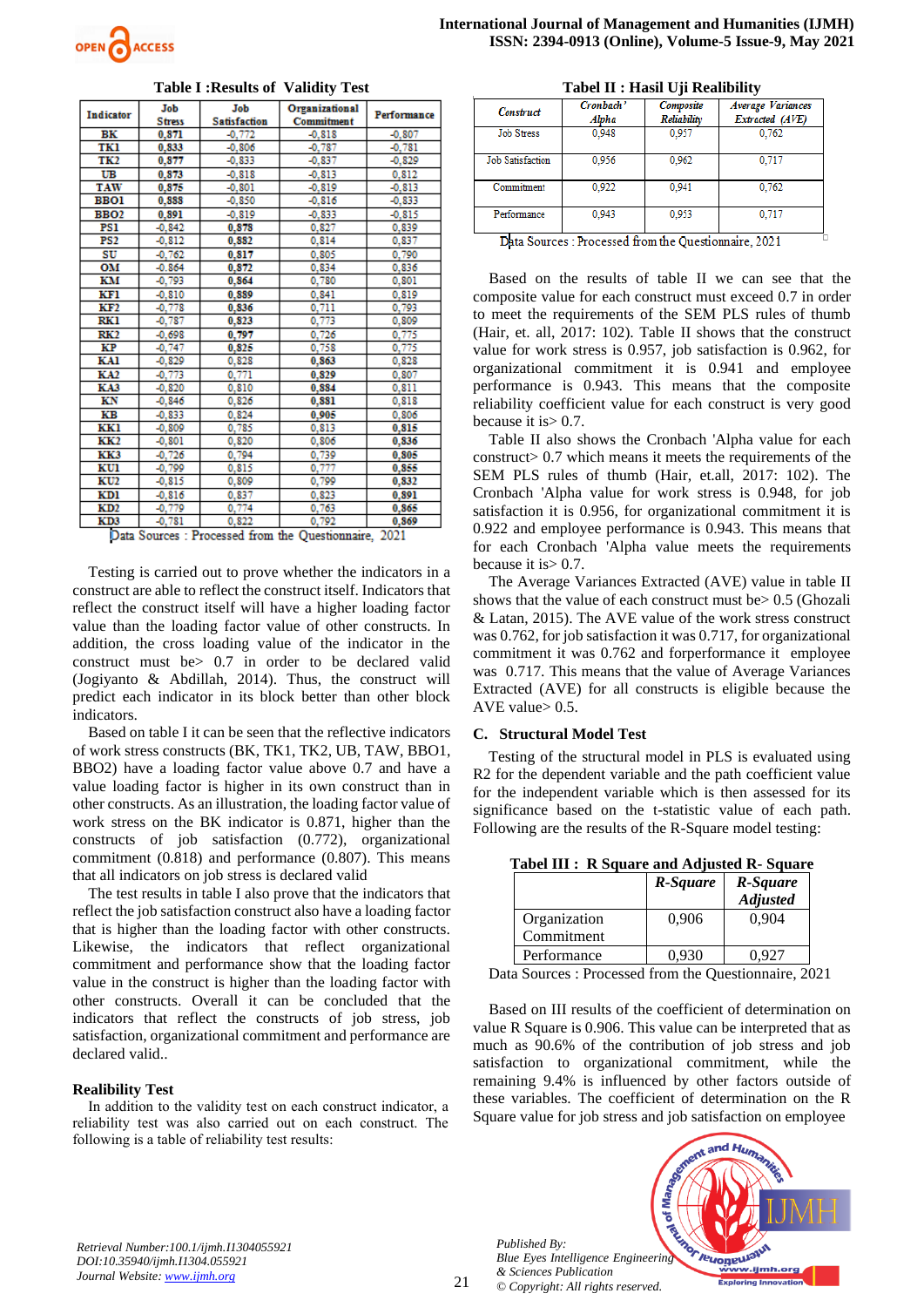#### **The Effect of Job Stress and Job Satisfaction on Employee Performance through Commitment as an Intervening Variable (Case Study on Grabbike Drivers in Palembang City)**

performance is 0.930 or 93% influenced by these variables and the remaining 7% is influenced by other variables. The following is a captured image of the structural test results:



**Figure 2.2 Output SEM-PLS** Data Saource: Processed from the Questionnaire, 2021

To assess the significance of the prediction model in testing the structural model, it can be seen from the t-statistic value between the independent variable and the dependent variable in the Path Coefficient table on the SmartPLS output below:

**Table IV : Result of PLS Boothstrapping Path Coefficient**

|                             | Original<br>sample<br>estimate | Mean of<br>subsamples | <b>Standart</b><br><b>Deviation</b> | <b>T-Statistic</b> |
|-----------------------------|--------------------------------|-----------------------|-------------------------------------|--------------------|
| workstres-> organizational  | $-0.556$                       | $-0.557$              | 0,118                               | 4,725              |
| commitment                  |                                |                       |                                     |                    |
| workstres->performance      | $-0.226$                       | $-0.231$              | 0.110                               | 2,055              |
| iob satisfaction.>          | 0.411                          | 0.410                 | 0.120                               | 3.413              |
| organizational commitment   |                                |                       |                                     |                    |
| job satisfaction ->         | 0.542                          | 0.537                 | 0.091                               | 5,942              |
| performance                 |                                |                       |                                     |                    |
| organizational commitment - | 0.217                          | 0.215                 | 0.089                               | 2.443              |
| $>$ performance             |                                |                       |                                     |                    |

Data Sources : Processed from the Questionnaire, 2021

Meanwhile, to see the indirect effect between dependent and independent variables is shown in the table below:

**Table V : Result of PLS Boothstrapping Indirect Effect**

|                                   | Original<br>sample<br>estimate | Mean of<br>subsamples | <b>Standart</b><br><b>Deviation</b> | t-Statistic |
|-----------------------------------|--------------------------------|-----------------------|-------------------------------------|-------------|
| workstres-> organizational        | $-0.121$                       | $-0.121$              | 0.059                               | 2.041       |
| commitment->performance           |                                |                       |                                     |             |
| job satisfaction-> organizational | 0.089                          | 0.087                 | 0.043                               | 2.082       |
| commitment->performance           |                                |                       |                                     |             |

Data Sources : Processed from the Questionnaire, 2021

Based on Figure 2.2 and Table IV shows that the relationship Between work stress and organizational commitment is significant with a significance value below 5% as indicated by the t-statistic of 4.725 (> 1.96). The original sample estimate value is negative, which is -0.556 which indicates that the direction of the relationship between work stress and organizational commitment is negative. Based on the results of the data processing, it can be concluded that **the first hypothesis is accepted.** 

The results of table IV data processing show that the relationship between job satisfaction and organizational commitment is significant with a significance value below 5% as indicated by the t-statistic of  $3,413$  ( $> 1.96$ ). The

*Retrieval Number:100.1/ijmh.I1304055921 DOI:10.35940/ijmh.I1304.055921 Journal Website[: www.ijmh.org](http://www.ijmh.org/)*

original sample estimate value is positive, namely 0.411 which indicates that the direction of the relationship between job satisfaction and organizational commitment is positive. Based on the results of table IV data processing,is **the second hypothesis accepted.**

The results of data processing in Table IV show that the relationship between job stress and employee performance is significant with a significance value below 5% as indicated by the t-statistic of  $2.055$  ( $> 1.96$ ). The original sample estimate value is negative, which is -0.556 which indicates that the direction of the relationship between work stress and employee performance is negative. Based on the results of the data processing, it can be concluded that **the third hypothesis is accepted.**

The results of data processing in Table IV show that the relationship between job satisfaction and employee performance is significant with a significance value below 5% as indicated by the t-statistic of  $5,942$  ( $> 1.96$ ). The original sample estimate value is positive, which is 0.542 which indicates that the direction of the relationship between job satisfaction and employee performance is positive. Based on the results of the data processing, it can be concluded that **the fourth hypothesis is accepted.**

Likewise, table IV shows that the relationship between organizational commitment and employee performance is significant with a significance value below 5% as indicated by the t-statistic of  $2.443$  ( $> 1.96$ ). The original sample estimate value is positive, namely 0.217 which indicates that the direction of the relationship between organizational commitment and employee performance is positive. Based on the results of the data processing, it can be concluded that **the fifth hypothesis is accepted.**

Based on Table V, it shows that the indirect relationship between job stress and employee performance through organizational commitment is significant with a significance value below 5% which is shown by the t-statistic of 2.041 (> 1.96). The original sample estimate value is negative, which is equal to -0.121 which indicates that the direction of the indirect relationship between work stress and employee performance through organizational commitment is negative. This explains that the role of organizational commitment as a mediating variable is partial mediation (not full mediation). Based on the results of the data processing, it can be concluded that **the sixth hypothesis is accepted.**

Table V also shows that the indirect relationship between job satisfaction and employee performance through organizational commitment is significant with a significance value below 5% indicated by the t-statistic of  $2.082$  ( $> 1.96$ ).

The original sample estimate value is positive, namely 0.089 which indicates that the direction of the indirect relationship between job satisfaction and employee performance through organizational commitment is positive. This explains that the role of organizational commitment as a mediating variable is partial mediation (not full mediation). Based on the results of the data processing, it can be concluded that **the seventh hypothesis is accepted.**

*Published By: Blue Eyes Intelligence Engineering & Sciences Publication © Copyright: All rights reserved.*

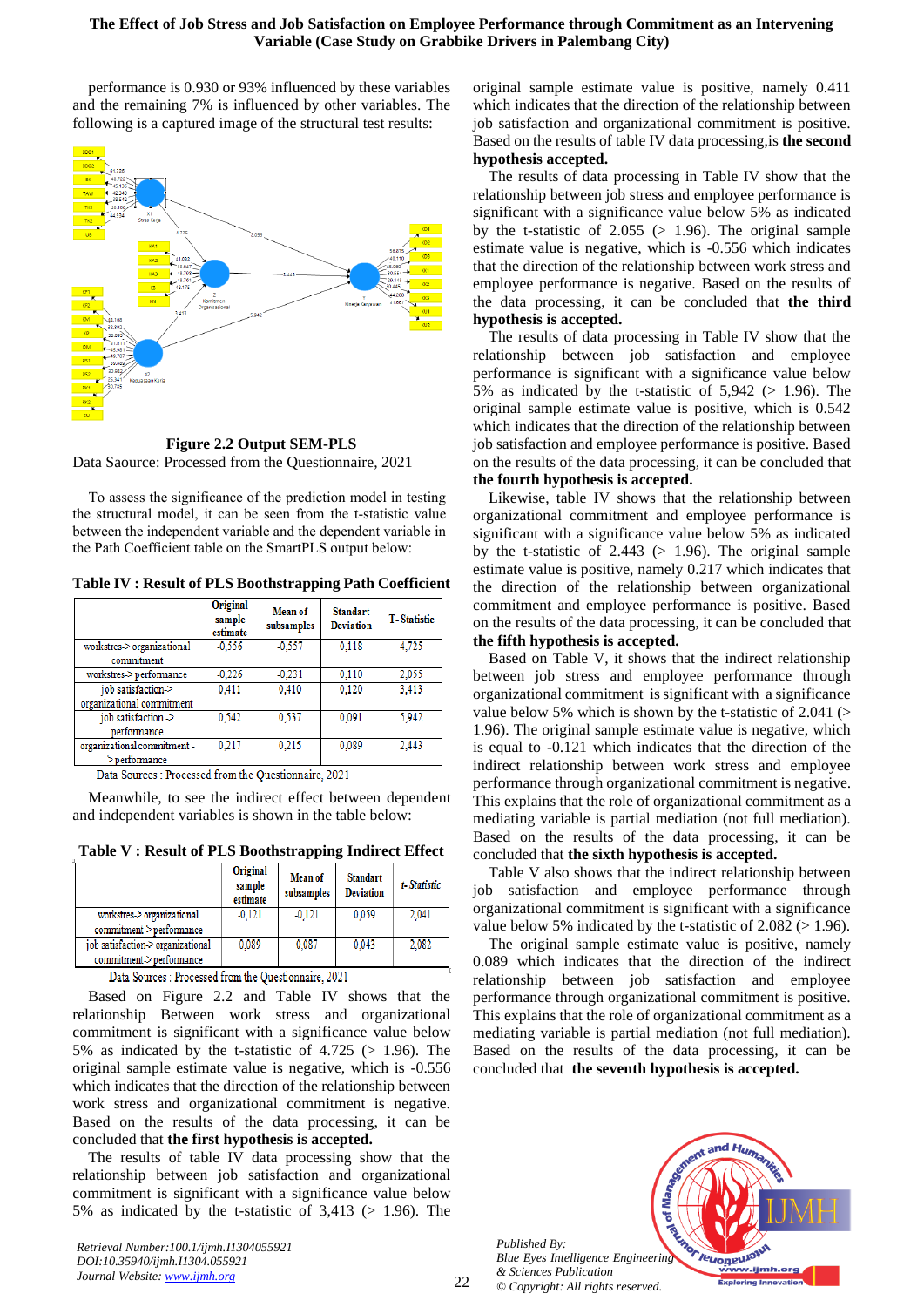

# **D. DISCUSSION**

## **The Effect of Job Stress and Employee Performance**

Based on the statistical calculations that have been done, it is known that hypothesis 1 is accepted, which means that job stress has a negative and significant effect on employee performance. The relationship between job stress and employee performance will form an inverted U-relationship pattern as described by (Robbins & Judge, 2017). This relationship suggests that the underlying logic behind U is that it is that low to medium stress levels stimulate the body and increase its ability to react.

Research by Handaru et al. (2017) show that job stress has a negative and significant effect on employee performance. This means that stress that is not managed properly will have a negative impact on employee performance. Where the high level of stress will result in decreased employee performance. This happens because in a state of high stress and pressure, employees find it difficult to develop themselves and their creativity.

Grab as a company that houses Grabbike drivers must try to prevent their Grabbike drivers from working stressful conditions. This needs to be done because the role of Grabbike drivers in company performance is very important, where Grabbike drivers directly provide services to consumers. The better the service that Grabbike drivers provide to consumers, the better it will be for the company's image. This means that when the company is able to reduce the level of work stress, it will increase the company's performance.

## **The Effect of Job Satisfaction and Employee Performance**

Based on the statistical calculations that have been done, it is known that hypothesis 2 is accepted, which means that job satisfaction has a positive and significant effect on employee performance. Based on the original sample estimate value of 0.542 which indicates that the direction of the relationship between job satisfaction and employee performance is positive. This relationship shows that the higher a person's job satisfaction level at work, the the higher the performance they will do (Safrizal, 2013).

This study is also in line with research conducted by Noor et al. (2016) and Wirya et al. (2019) which states that job satisfaction has a significant and positive influence on employee performance. Employees get job satisfaction obtained from the leadership and the organization, so that employee job satisfaction has a positive and significant influence in improving employee performance.

One of the efforts made by Grab to increase job satisfaction for Grabbike drivers is by providing incentives if job targets are met. In addition, Grab is also active in providing free shopping vouchers at minimarkets and in the form of other Grab benefits to maintain Grabbike drivers' job satisfaction. Good job satisfaction will encourage Grabbike drivers to work optimally and provide the best service to consumers. Good service to consumers will ultimately increase performance.

## **The Effect of Job Stress and Organizational Commitment**

Based on the results of testing hypothesis 3, it shows that job stress has a negative and significant effect on organizational commitment. This shows that high work stress will reduce organizational commitment. In line with the

*Retrieval Number:100.1/ijmh.I1304055921 DOI:10.35940/ijmh.I1304.055921 Journal Website[: www.ijmh.org](http://www.ijmh.org/)*

research of Noor et al., (2016), Ariawan & Sriathi (2017) and Ekienabor (2019), it shows that job stress has a negative and significant effect on organizational commitment. This means that if the company can reduce and manage the level of stress experienced by employees, it will increase the organizational commitment of employees to the company.

One of the efforts made by Grab to prevent Grabbike drivers from work stress is to provide enthusiasm and motivation through online print meetings. Apart from being a means of encouraging and motivating to avoid work stress, this activity is also carried out to accommodate suggestions and input from Grabbike drivers. Stress-free Grabbike drivers will do a good job and will have a high organizational commitment to their company.

# **The Effect of Job Satisfaction and Organizational Commitment**

Based on the statistical calculations that have been done, it is known that hypothesis 4 is accepted, which means that job satisfaction has a positive and significant effect on organizational commitment. The effect of job satisfaction on organizational commitment is the most dominant indicator where the t-statistic value is 5,942. Job satisfaction of employees varies from one another, this happens because the needs of employees are different. Employee job satisfaction will encourage productivity at work and create a sense of belonging to the company. The higher the employee's job satisfaction, the higher the organizational commitment (Arianti, 2018). Employees who have feelings of excitement about work will have a feeling of ownership of the company.

This study is also in line with the research of Malik et al. (2010) and Loan (2020) which state that job satisfaction has a significant and positive influence on organizational commitment. This means that organizational commitment will be created if employees feel satisfaction with the work they do. Satisfied employees will be more able to commit to their company because employees feel happy being there.

Companies must be able to create job satisfaction for employees in order to improve maximum service quality (Munhurrun et al., 2010). Grabbike drivers who have good job satisfaction will provide the best service to consumers. Consumers who are satisfied with the maximum service from Grabbike drivers will improve the company's image. Job satisfaction will also have an impact on organizational commitment, where the higher the job satisfaction, the higher the organizational commitment.

#### **The Effect of Organizational Commitment and Employee Performance**

Based on the statistical calculations that have been done, it is known that hypothesis 5 is accepted, which means that organizational commitment has a positive and significant effect on employee performance. Based on the original sample estimate value of 0.217 which indicates that the direction of the relationship between organizational commitment and employee performance is positive. Employees who have good organizational commitment will be of value to the organization, where in turn the employees will provide good performance for the company.

*Published By:* Published By:<br>*Blue Eyes Intelligence Engineering & Sciences Publication © Copyright: All rights reserved.*

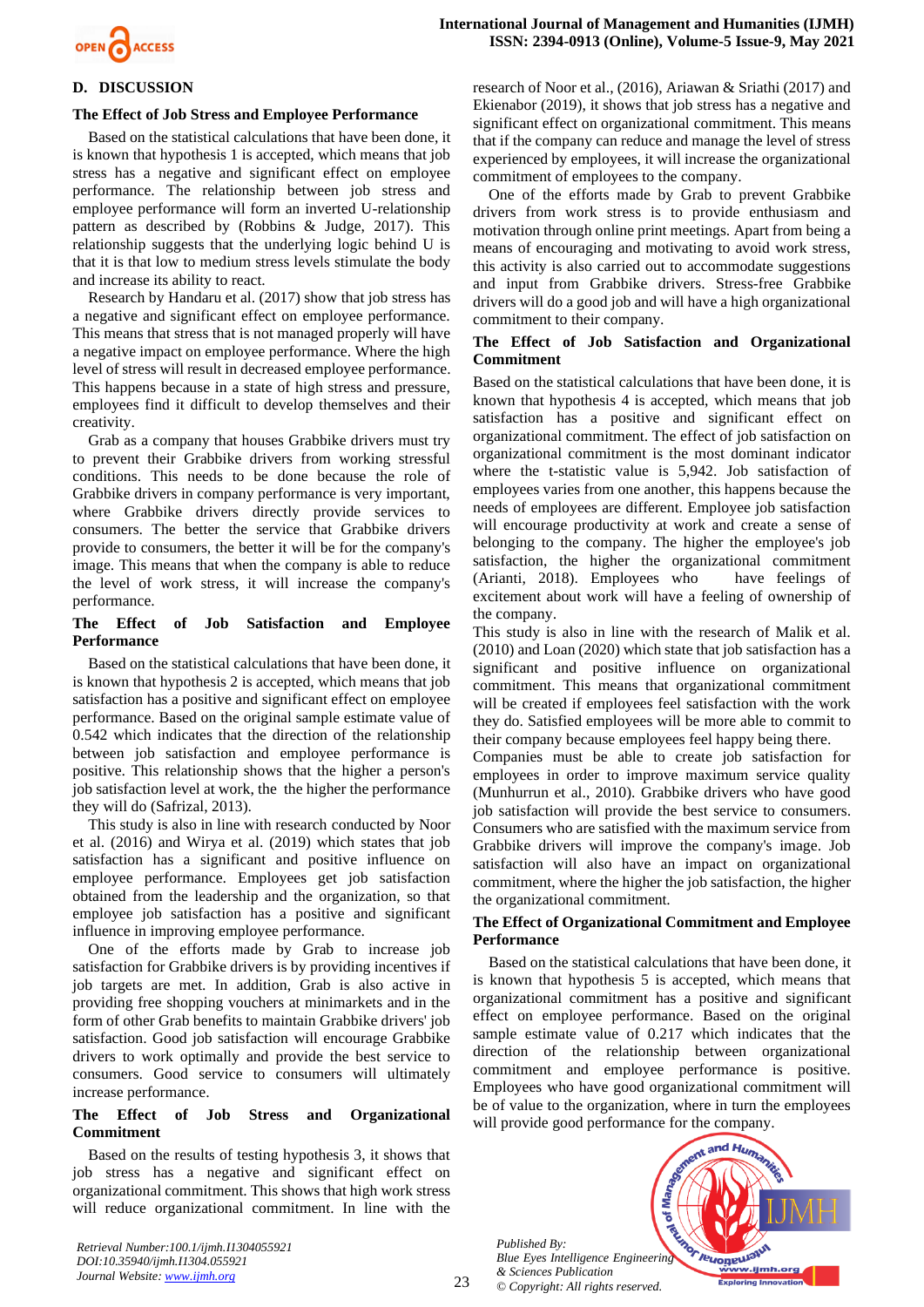The higher the organizational commitment, the higher the employee's performance (Supriyanto, 2013).

This research is also in line with previous research conducted by Suyanto & Hendri (2019) and Loan (2020) which states that organizational commitment has a positive and significant effect on employee performance. This means that the better a person's commitment to the company, the better the performance they produce for the company. This shows that employees who have high organizational commitment will help the company to have high performance as well.

Grabbike drivers who have the desire to be tied to the company will maximize their every ability while carrying out their duties and responsibilities. Grabbike drivers who devote all their abilities to work will help improve company performance. The higher the organizational commitment they have, the higher the performance they have.

Organizational commitment has a very important role in an organization, because employees who have a high commitment will do their job as well as possible and in the end have a good impact on the employee's performance. As an online print transportation company, Grab strives to continue to increase the commitment of Grabbike drivers by continuing to make improvements to the performance of the application and service complaints when work problems occur in the field. In addition, Grab also always receives input and suggestions from Grabbike drivers to continue improving services to all drivers. Grabbike drivers who have a good commitment will provide maximum service to customers and will ultimately help improve their performance

# **Indirect Effect of Job Stress and Employee Performance through Organizational**

Commitment Based on the statistical results in table V it shows that the sixth hypothesis which means organizational commitment is successful in mediating between job stress and employee performance. Although organizational commitment is successful as a mediating variable, commitment does not fully mediate (full mediation) between job stress and employee performance. This happens because basically work stress and employee performance already have a significant relationship. So, organizational commitment only acts as a partial mediation variable (partial mediation). Partial mediation states that the mediating variable accounts for some, but not all, of the relationship between the independent variable and the dependent variable. Partial mediation implies that there is not only a significant relationship between the mediator and the dependent variable, but also some direct relationship between the independent and dependent variables. According to Suliyanto (2011) partial mediation, directly or indirectly, the independent variable affects the dependent variable.

The better organizational commitment, it will encourage employees to have good performance as well. Heavy workload and pressure will cause Grabbike drivers to experience work stress. If work stress is not managed properly it will impact on organizational commitment and in the end will have an impact on the performance of the company. Grabbike drivers who are able to manage work stress well will work with high motivation and enthusiasm. In addition, Grabbike drivers who are able to reduce stress levels at work tend to have good organizational commitment. Good organizational commitment will improve the performance of Grabbike drivers. In addition to job stress, the relationship between job satisfaction and employee performance is mediated by organizational commitment.

# **Indirect Effect of Job Satisfaction and Employee Performance through Organizational**

Commitment Based on the statistical results in table V it shows that the seventh hypothesis is accepted, which means that organizational commitment is successful in mediating between job stress and employee performance. The direction of the indirect relationship can be seen from the original sample estimate value of 0.089. This means that the relationship is positive. Furthermore, job satisfaction for employees in the company will encourage them to have a good commitment to the company. Then a good commitment will encourage employees to have good performance.

In addition, the role of organizational commitment as a mediating variable between job satisfaction and employee performance variables is only partial mediation. This happens because both directly and indirectly the job satisfaction variable has an influence on employee performance variables (Suliyanto, 2011). This also shows that the existence of a mediating variable does indeed contribute to some and not fully the relationship between job satisfaction and employee performance variables. This means that with or without the mediating variable, the independent variable and the dependent variable have a significant effect.

This study is in line with previous research conducted by Kristianto et al. (2010) which proved that there was an indirect influence between job stress on employee performance through organizational commitment. This proves that job satisfaction, either directly or indirectly, through organizational commitment as a mediating variable, has a significant and positive effect on employee performance.

Grabbike drivers who have good job satisfaction will do the job happily. Satisfied Grabbike drivers will work comfortably and are loyal to their work. Job satisfaction will also have an impact on the emotional condition of Grabbike drivers, where job satisfaction will drive good work productivity. The higher the job satisfaction of the Grabbike drivers will have an impact on organizational commitment, which in the end also has a positive impact on employee performance.

# **V. CONCLUSION**

Based on the results of the research conducted, the following conclusions can be drawn:

- 1. There is a significant direct effect between job stress and job satisfaction on organizational commitment.
- 2. There is a significant direct effect between job stress and job satisfaction on employee performance.
- 3. There is a significant direct influence between organizational commitment on employee performance.
- 4. There is an indirect and significant effect between job stress and job satisfaction on employee performance through organizational commitment as a mediating variable.

*Published By: Blue Eyes Intelligence Engineering & Sciences Publication © Copyright: All rights reserved.*



*Retrieval Number:100.1/ijmh.I1304055921 DOI:10.35940/ijmh.I1304.055921 Journal Website[: www.ijmh.org](http://www.ijmh.org/)*